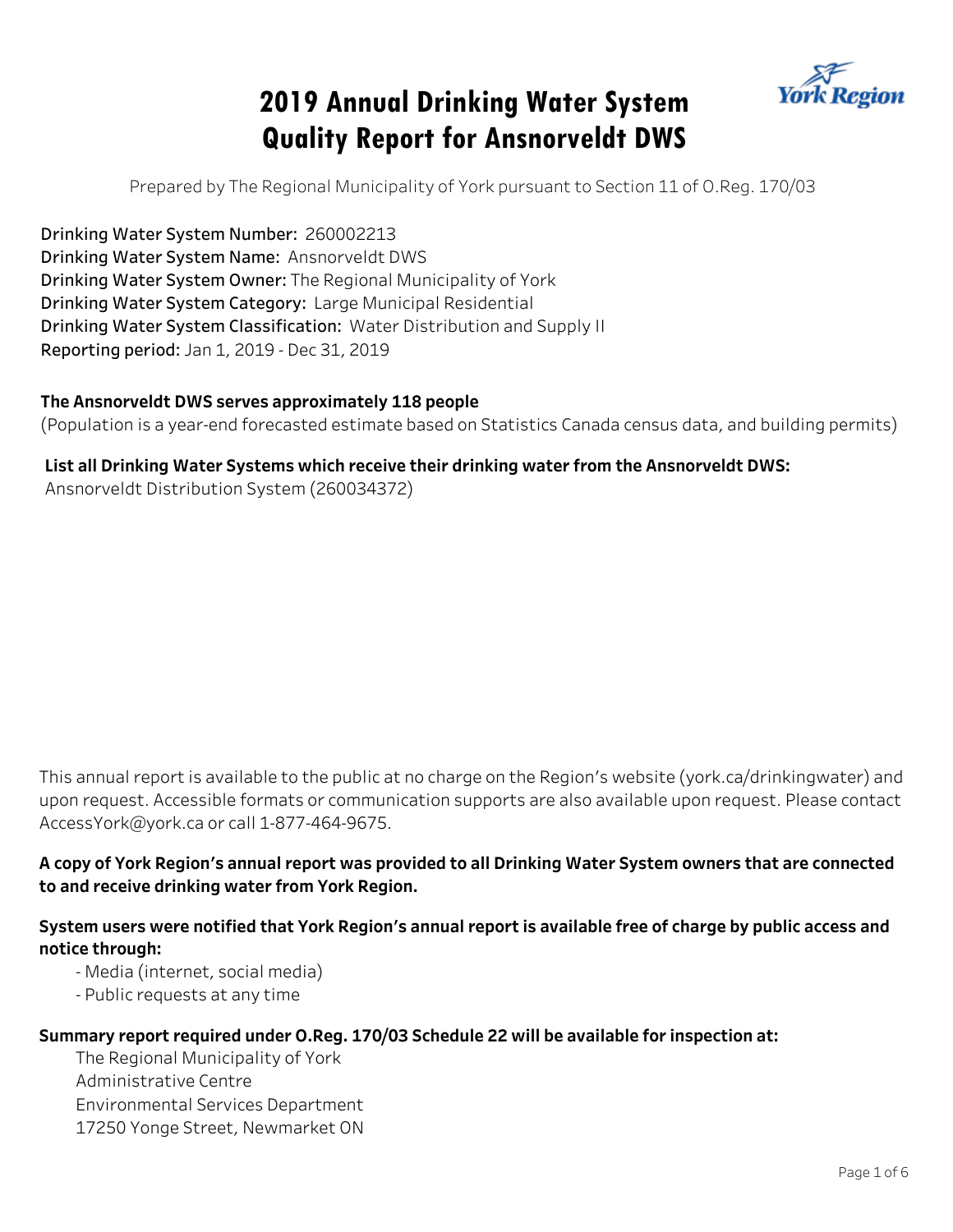### **Description of the Ansnorveldt DWS**

#### **Introduction**

Ansnorveldt is located in King Township. The residential community served by the Ansnorveldt Drinking Water System is centred on Dufferin Street, north of Highway 9. Local groundwater is naturally high in minerals. York Region operates the water supply, while the Township of King maintains water quality and distributes it to users. The Province governs the Region's operations with Acts and Regulations, a Permit to Take Water, a Municipal Drinking Water License and an operating Permit.

#### **Rawwatersource**

Groundwater

#### **Profile of water in distribution system**

Groundwater

#### **Water treatment description**

Two wells share one pumphouse. Water is disinfected with chlorine. No other treatment chemicals are used. Raw water test results show the good health of the aquifer and help staff confirm optimal treatment. Water is stored and kept fresh on site for high demand times. Operators test the water and inspect the process regularly. Online analyzers continuously monitor treatment and water flow. When analyzers detect an issue, the system pauses operation until an operator takes action.

#### List of water treatment chemicals used in this system

Chlorine (Sodium Hypochlorite)

#### **Briefdescriptionandbreakdownofmonetaryexpensesincurred**

\$3,428 for general maintenance and repairs.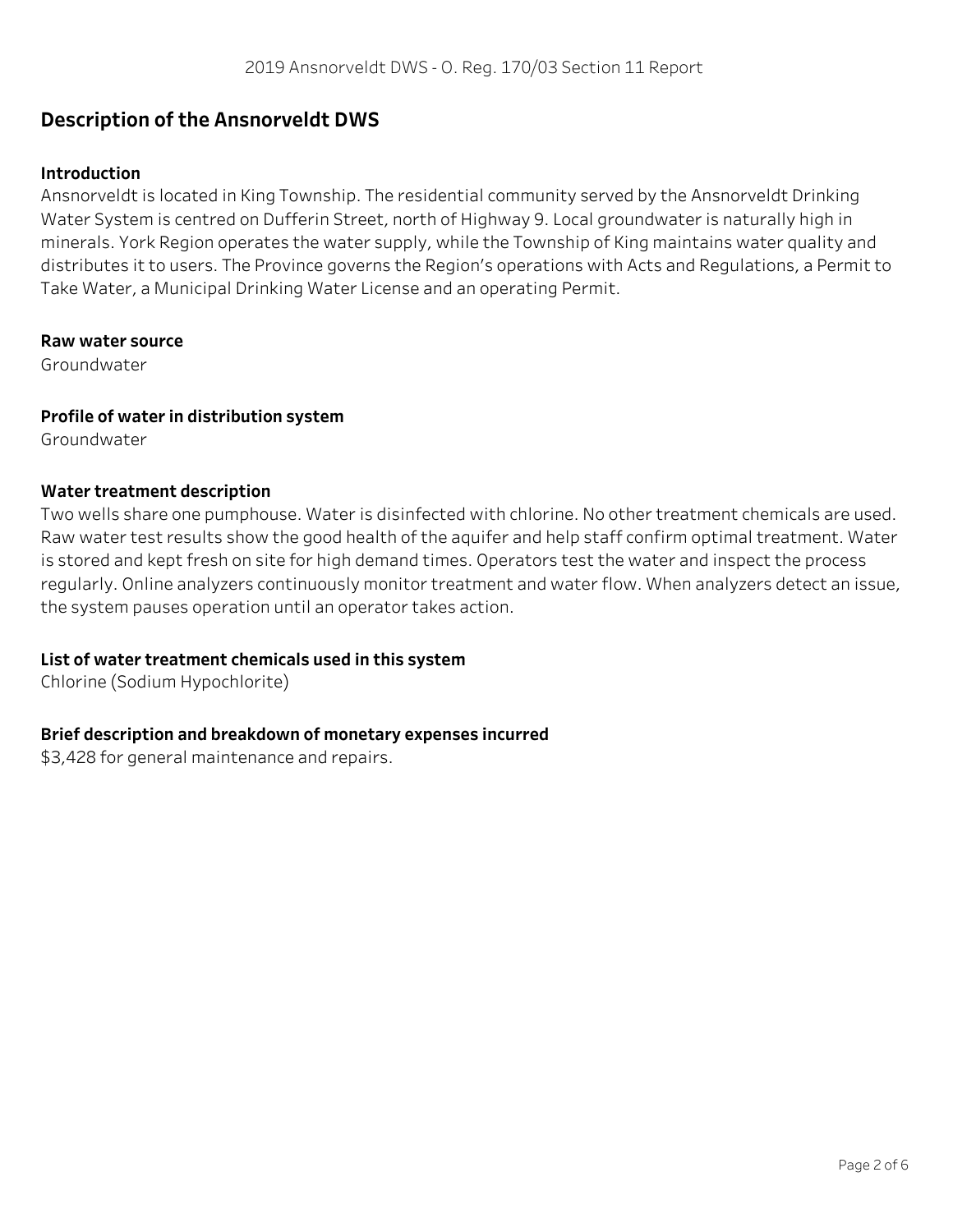# Notices submitted under Section 18(1) of the Safe Drinking Water Act or Section 16-4 of O.Reg. 170/03 and reported to MECP Spills Action Centre

Not Applicable

There were no reported adverse water quality incidents or observations of improper disinfection that occured in the Ansnorveldt DWS during 2019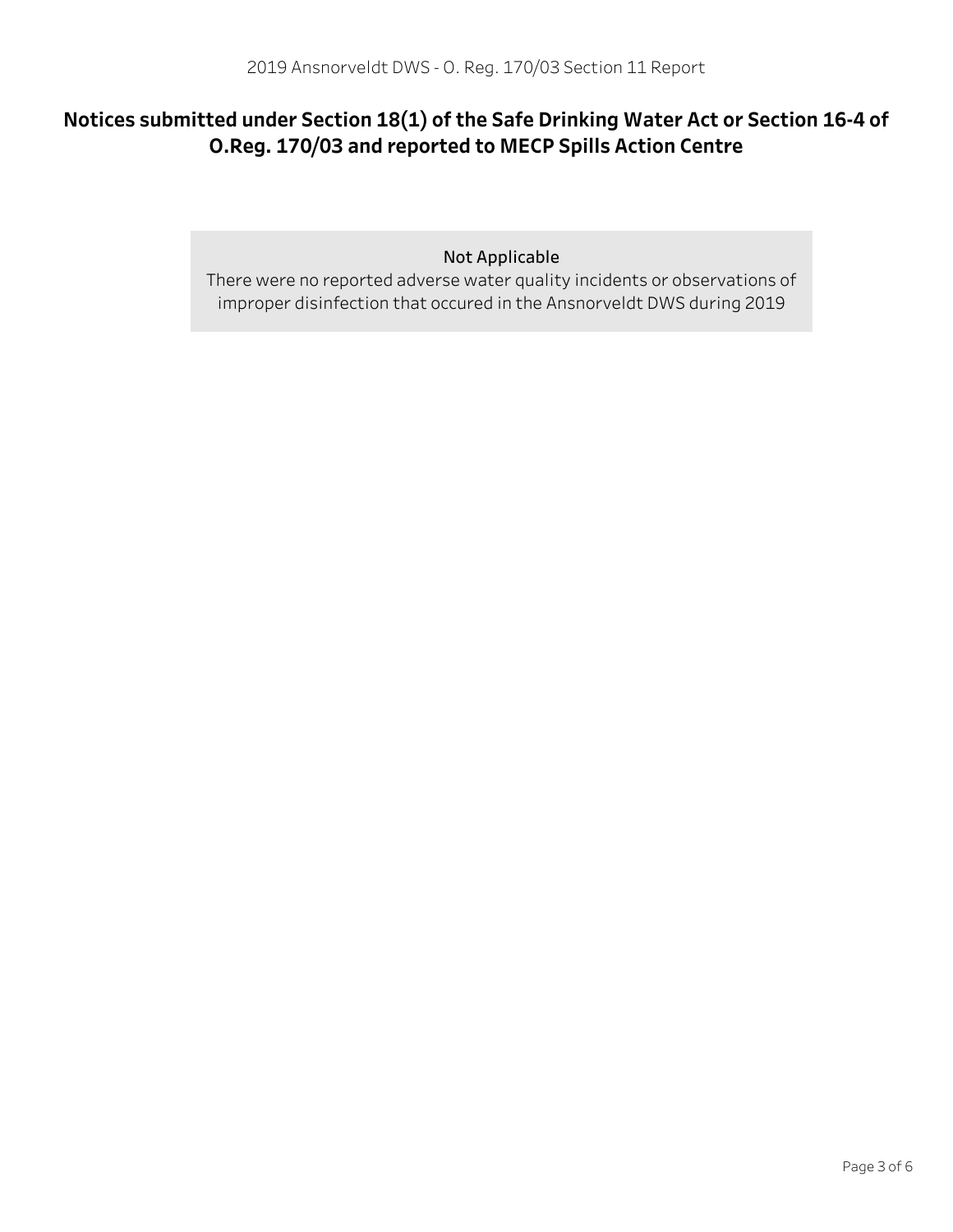# **MicrobiologicaltestingcompletedunderSchedule10ofO.Reg.170/03**

\*ForadditionaldistributionsamplescollectedunderSchedule10,refertothelocalmunicipality

| <b>Test Parameter</b>     | Sample Source | Count Of Samples | Count Of Presence |
|---------------------------|---------------|------------------|-------------------|
| E. coli                   | Raw           | 106              |                   |
|                           | Treated       | 53               |                   |
| Heterotrophic Plate Count | Treated       | 53               |                   |
| <b>Total Coliforms</b>    | Raw           | 106              |                   |
|                           | Treated       | 53               |                   |

# Operational testing completed under Schedule 7 of Regulation 170/03 during this reporting period

\*8,760isusedasthenumberofsamplesforcontinuousanalyzers

| Test Parameter (group) | Test Units | No. of Samples | Average | Minimum | Maximum |
|------------------------|------------|----------------|---------|---------|---------|
| Free Chlorine          | mq/L       | 8.760          | 1.55    | 0.42    | 2.47    |
| Turbidity (Treated)    | <b>NTU</b> | 8,760          | 0.25    | 0.12    | 4.28    |

# Summary of testing pursuant to Schedule 13 of O. Reg. 170/03 and sampling carried out in accordance with the requirement of an approval, order or other legal instrument

Values with a less than sign ("<") indicate that the test result is below the method detection limit from the accredited laboratory (i.e. non-detect). Average results include values which were returned as non-detect and are rounded to three decimals. For a complete set of results, see the open dataset available at york.ca/drinkingwater

| <b>Test Parameter</b>   | <b>Test Units</b> | No. of Samples | Average | Minimum | Maximum |
|-------------------------|-------------------|----------------|---------|---------|---------|
| Fluoride                | mg/L              | 4              | 0.258   | 0.25    | 0.28    |
| <b>Haloacetic Acids</b> | mq/L              | 4              | 0.012   | 0.011   | 0.012   |
| Nitrate                 | mg/L              | 4              | 0.500   | < 0.5   | < 0.5   |
| Nitrite                 | mg/L              | 4              | 0.050   | < 0.05  | < 0.05  |
| Sodium                  | mq/L              |                | 41.000  | 41.0    | 41.0    |
| Trihalomethanes         | mg/L              | 5              | 0.047   | 0.0439  | 0.0493  |

\*Lead testing under Schedule 15.1 is conducted by the Local Municipality - refer to Local Municipality reports for results. York Region occasionally collects samples tested for lead for non-regulatory research purposes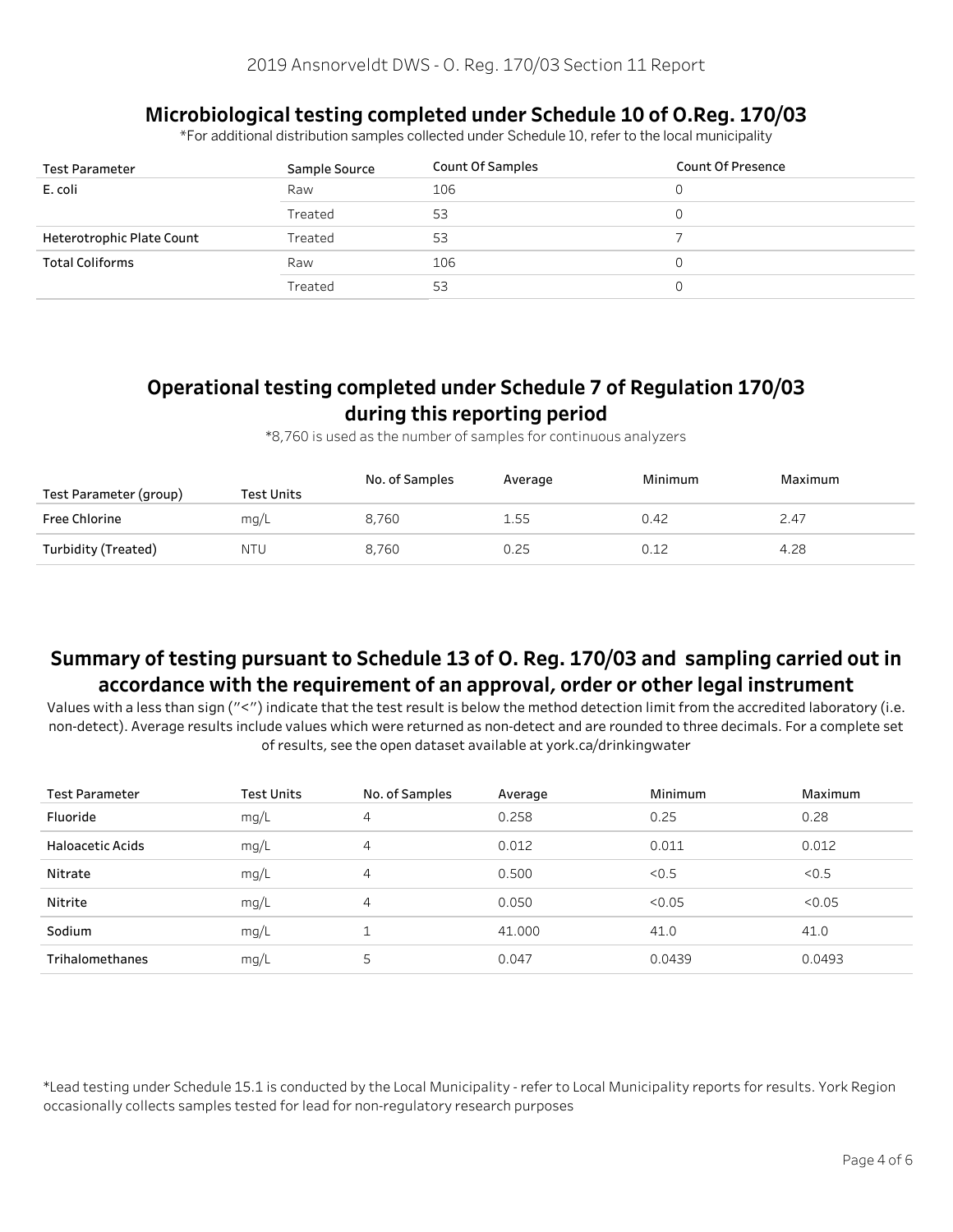# Organic and inorganic parameter(s) that exceeded half the standard prescribed in Schedule **2ofO.Reg.169/03OntarioDrinkingWaterQualityStandards**

**Not Applicable** 

There were no parameters that exceeded half the standard indicated above for the Ansnorveldt DWS during 2019

### Summary of inorganic parameters tested pursuant to Schedule 23 of O.Reg. 170/03

Values with a less than sign ("<") indicate that the test result is below the method detection limit from the accredited laboratory (i.e. non-detect). Average results include values which were returned as non-detect and are rounded to five decimals. For a complete set of results, see the open dataset available at york.ca/drinkingwater

| <b>Test Parameter</b> | No. of<br>Samples | <b>Test Units</b> | Average | Minimum   | Maximum   | <b>ODWS Limit</b> |
|-----------------------|-------------------|-------------------|---------|-----------|-----------|-------------------|
| Antimony              | 1                 | mg/L              | 0.00070 | 0.0007    | 0.0007    | 0.006             |
| Arsenic               | $\mathbf 1$       | mg/L              | 0.00050 | < 0.0005  | < 0.0005  | 0.01              |
| Barium                | $\mathbf{1}$      | mg/L              | 0.13100 | 0.131     | 0.131     | $\mathbf{1}$      |
| Boron                 | $\mathbf{1}$      | mg/L              | 0.16400 | 0.164     | 0.164     | 5                 |
| Cadmium               | $\mathbf{1}$      | mg/L              | 0.00050 | < 0.0005  | < 0.0005  | 0.005             |
| Chromium              | $\mathbf 1$       | mg/L              | 0.00050 | < 0.0005  | < 0.0005  | 0.05              |
| Mercury               | $\mathbf{1}$      | mg/L              | 0.00005 | < 0.00005 | < 0.00005 | 0.001             |
| Selenium              | $\mathbf{1}$      | mg/L              | 0.00050 | < 0.0005  | < 0.0005  | 0.05              |
| Uranium               | $\mathbf 1$       | mg/L              | 0.00050 | < 0.0005  | < 0.0005  | 0.02              |